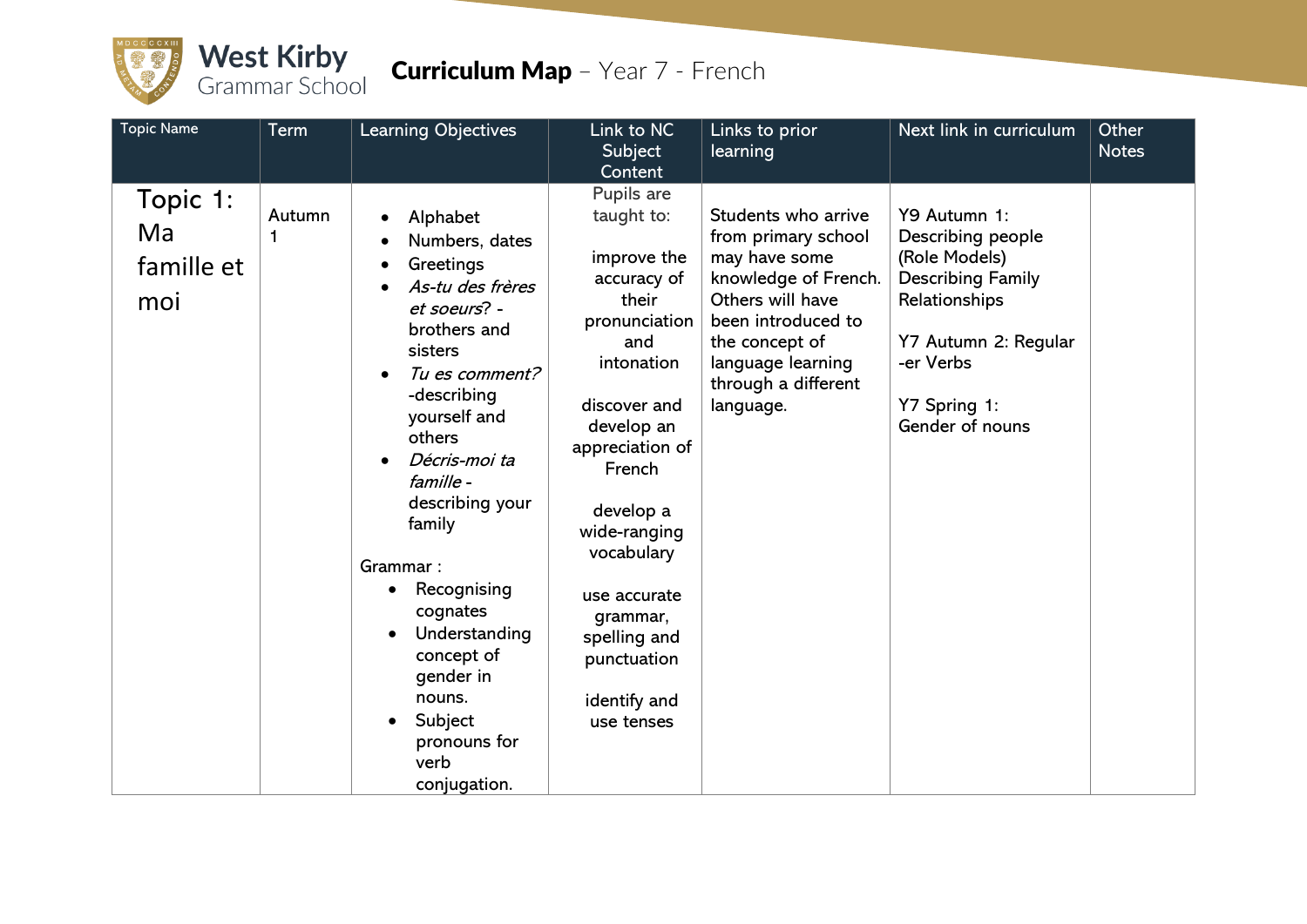

|                                           |                          | Understanding<br>$\bullet$<br>concept of<br>irregular verbs<br>Adjective<br>agreement<br>Possessive<br>adjectives                                                                                         | speak<br>coherently and<br>confidently                                                                                                                                                         |                                                                     |                                                                                                                                                      |  |
|-------------------------------------------|--------------------------|-----------------------------------------------------------------------------------------------------------------------------------------------------------------------------------------------------------|------------------------------------------------------------------------------------------------------------------------------------------------------------------------------------------------|---------------------------------------------------------------------|------------------------------------------------------------------------------------------------------------------------------------------------------|--|
| Topic 2 :<br><b>Mes</b><br><b>loisirs</b> | Autumn<br>$\overline{z}$ | Tu aimes ça?-<br>$\bullet$<br>likes and<br>dislikes<br>Qu'est-ce que<br>tu fais? -<br>saying what<br>you do<br>Grammar:<br><b>Regular ER</b><br>$\bullet$<br>verbs<br>Negative<br>sentence<br>Infinitives | develop a<br>wide-ranging<br>vocabulary<br>use accurate<br>grammar,<br>spelling and<br>punctuation<br>use a variety of<br>grammatical<br>structures<br>speak<br>coherently and<br>confidently, | Y7: Autumn 1: Verb<br>forms                                         | Y8 Autumn 1:<br>Present tense review<br>Y7 Summer 1: Sports<br>Y8 Autumn 2:<br>Activities in town/on<br>holiday<br>Y7 Spring 1:<br>Revisit -er verbs |  |
| Topic 3:<br>Mon<br>collège                | Spring 1                 | Describing a<br>$\bullet$<br>classroom<br>Colours<br>Clothes/ school<br>uniform                                                                                                                           | develop a<br>wide-ranging<br>vocabulary<br>use accurate<br>grammar,<br>spelling and<br>punctuation                                                                                             | Y7 Autumn 1:<br>Adjectival<br>agreement.<br>Y7 Autumn 1:<br>numbers | Y9 Summer 1: Daily<br>Routine<br>Y10: Summer 1: My<br>School                                                                                         |  |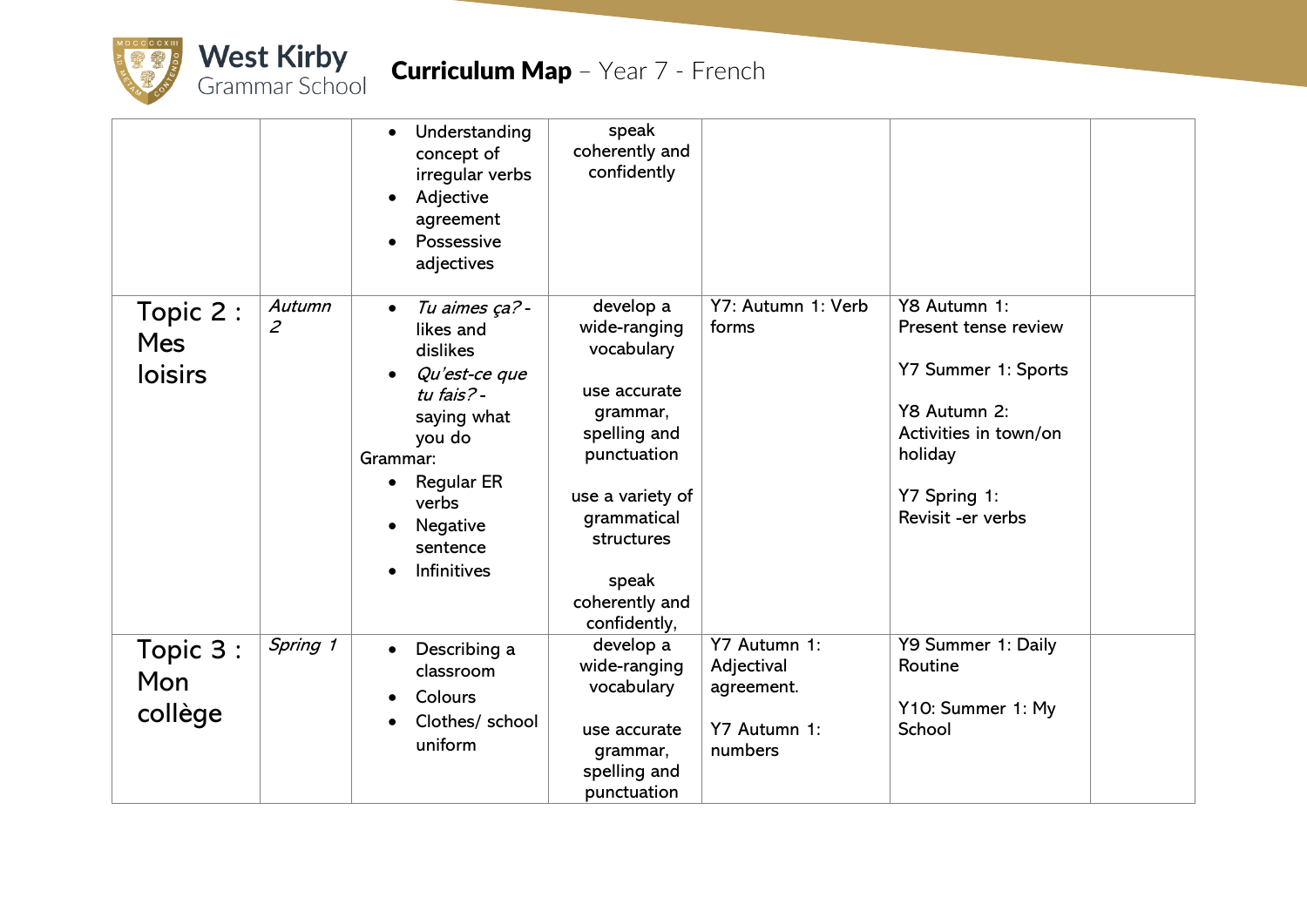

| Telling the time<br>$\bullet$<br>and describing<br>timetables<br>School subjects<br>$\bullet$<br>& opinions                                                                                                                                                     | use a variety of<br>grammatical<br>structures | Y7 Autumn 2: verb<br>forms |  |
|-----------------------------------------------------------------------------------------------------------------------------------------------------------------------------------------------------------------------------------------------------------------|-----------------------------------------------|----------------------------|--|
| Learning about<br>a typical<br>French school                                                                                                                                                                                                                    |                                               |                            |  |
| Grammar:                                                                                                                                                                                                                                                        |                                               |                            |  |
| Gender of<br>$\bullet$<br>nouns<br>Indefinite &<br>$\bullet$<br>definite articles<br>Plural<br>$\bullet$<br>adjectival<br>agreement<br><b>Revisit ER</b><br>verbs and<br>infinitives<br>Reading and<br>listening for<br>gist<br>Saying what<br>there is / isn't |                                               |                            |  |
| Agreeing and<br>$\bullet$<br>disagreeing.                                                                                                                                                                                                                       |                                               |                            |  |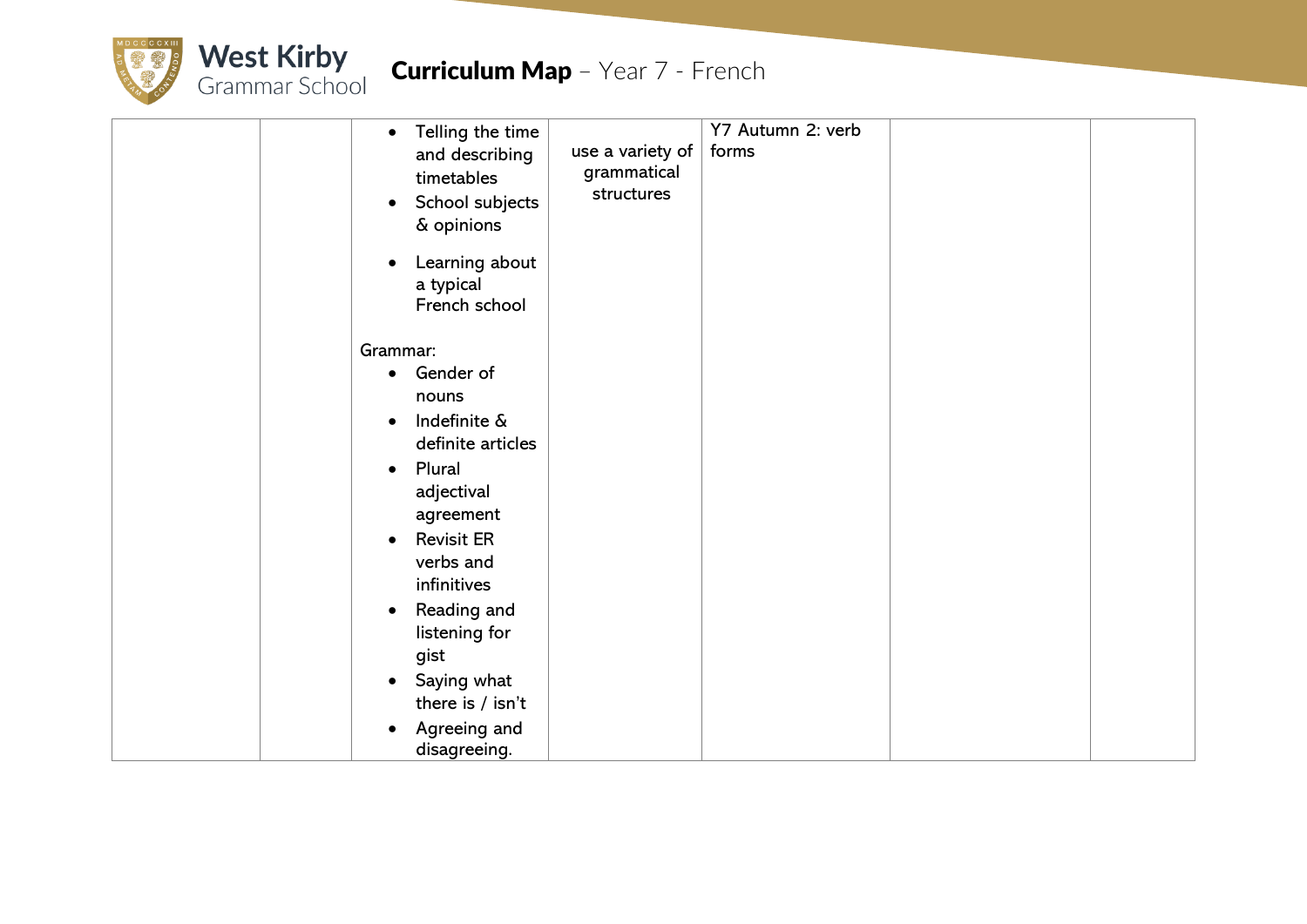

| Topic 4:<br>Les<br><b>Sports</b> | Spring 2                        | Weather &<br>$\bullet$<br>seasons<br>Hobbies<br>$\bullet$<br>Talking about<br>which sports<br>you play<br>Discovering<br>sport in<br>French-<br>speaking<br>countries<br>Grammar:<br>Irregular verb<br>$\bullet$<br>faire<br>Using jouer à<br>Cognates<br><b>Review Aimer</b><br>$+$ infinitive<br>Question and<br>$\bullet$<br>answer<br>formation | develop a wide-<br>ranging<br>vocabulary<br>use accurate<br>grammar,<br>spelling and<br>punctuation<br>write at varying<br>length, for<br>different<br>purposes<br>understand and<br>respond to<br>spoken and<br>written language | Y7 Autumn 2 and<br>Spring 1: verb forms          | Y9 Autumn 2: Module<br>2 – Freetime<br>Y9 Autumn 1: Module<br>$1 -$ forming questions |  |
|----------------------------------|---------------------------------|-----------------------------------------------------------------------------------------------------------------------------------------------------------------------------------------------------------------------------------------------------------------------------------------------------------------------------------------------------|-----------------------------------------------------------------------------------------------------------------------------------------------------------------------------------------------------------------------------------|--------------------------------------------------|---------------------------------------------------------------------------------------|--|
| Topic 5:<br>Chez moi             | Summer<br>$\boldsymbol{\prime}$ | Animals & pets<br>$\bullet$<br>Higher<br>numbers<br>Describing<br>$\bullet$<br>where you live                                                                                                                                                                                                                                                       | develop a<br>wide-ranging<br>vocabulary<br>use accurate<br>grammar,                                                                                                                                                               | Y7 Autumn 2 and<br>Spring 1 and 2: verb<br>forms | Y8 Autumn 1: My<br>Town > Y10 Autumn<br>1: Where I live<br>Y8 Summer 1: La<br>routine |  |